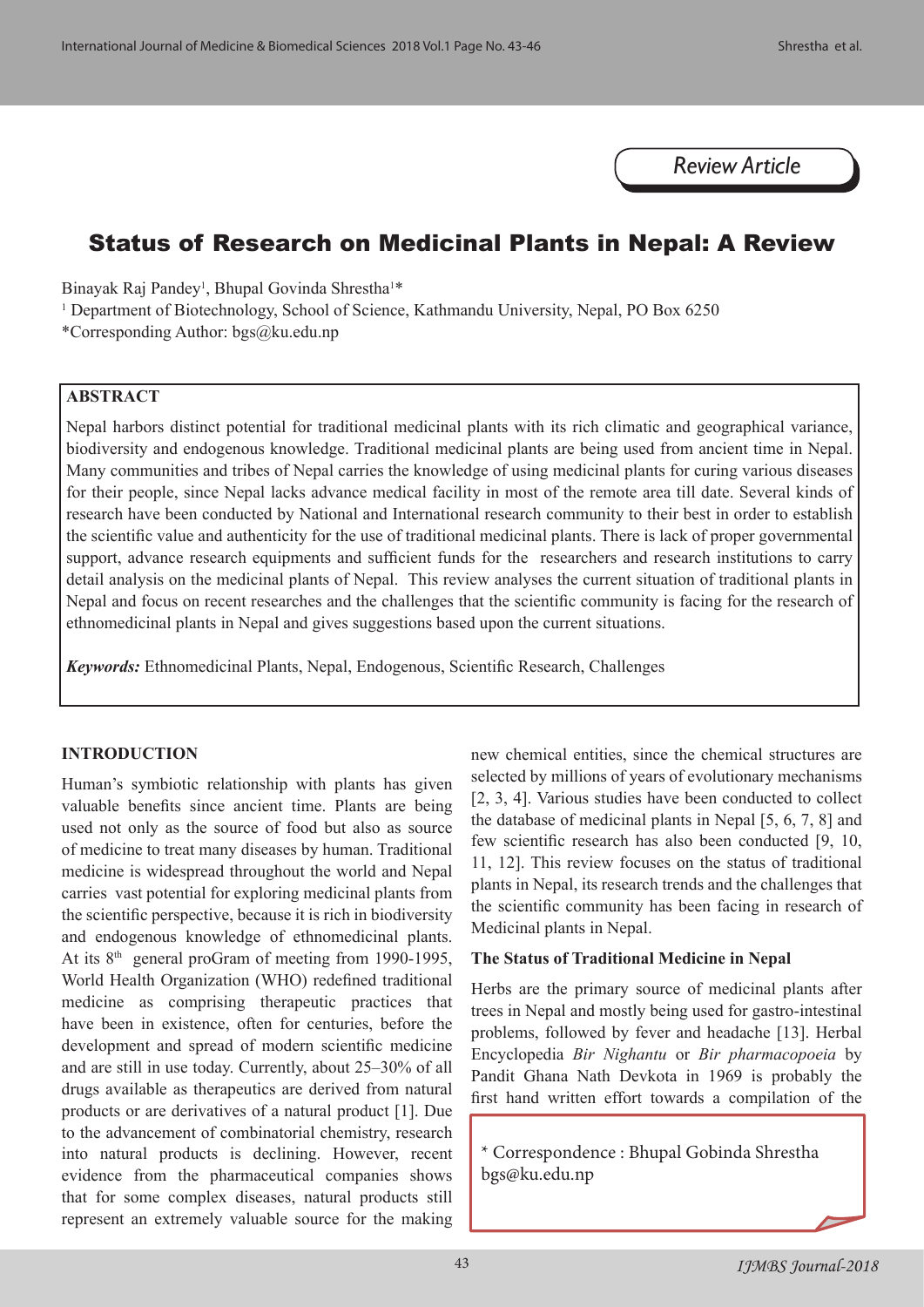traditional knowledge about medicinal plants of Nepal covering 750 plants in detail [14]. Work done by Banerji et.al in 1955 is the earliest published work based on medicinal plants in East Nepal [15]. 80 % of the Nepalese population are dependent on the traditional plant-based medicines for their primary health care needs [16]. Nepal consists of 1624 plant species as having medicinal and aromatic values, while for Sri Lanka it is about 1400, for India about 2500 and for China about 5000 [17, 18]. The numbers of ethnomedicinal plants are decreasing at an alarming rate due to lack of scientific data on organized and sustainable cultivation, lack of social awareness in plant use, market and proper management [19].

#### **Research Trends on Nepalese Medicinal Plants**

Scientific research on medicinal plants are generally conducted by institutions like Kathmandu University, Tribhuvan University, Pokhara University, Nepal Academy of Science and Technology (NAST), Department of Plant Resources, National Ayurveda Research and Training Center (NARTC), Agriculture and Forest University and various other colleges and research institutes in Nepal. Research was done on traditional medicinal plants by Nepalese researchers in Nepal like *Berberis aristata* [20]; *Juniperus recurva* [21]; *Swertia chirayita* and *Dendrobium amoenum* [22]; *Allium wallichii* [23]; *Artocarpus heterophyllus* [24]; *Bauhinia variegata* [25, 26]; *Ocimum sanctum*, *Eugenia caryophyllata*, *Achyranthes bidentata* and *Azadirachta indica* [27]; *Colquhounia coccinea, Rhododendron setosum, Eucalyptus globules, Elsholtzia fructicosa*  [10]; *Achyranthes aspera*, *Arnebia benthamii, Berberis aristata, Cissampelos pareira, Tinospora sinensis* [28]; *Cynodon dactylon, Cinnamomum camphora, Curculigo orchioides, Curcuma longa* [29]; *Stephania glandulifera*, *Cuscuta reflexa*, *Bergenia ciliata*, *Drymaria diandra*, *Jasminum humile*, *Viola serpens* [30]. Foreign researchers has also published articles based upon samples of Nepalese medicinal plants like *Centipeda minima, Drymaria diandra, Macaranga pustulata, Corydalis longipes, Didymocarpus primulifolius Hypericum elodeoides* [31]; *Elephantopus scaber, Macaranga pustulata, Pogostemon benghalensis, Lygodium japonicum, Sibbaldia mieropetala, Valeriana jatamansii* [32]; *Bergenia ligulata*, *Nerium indicum, Holoptelia integrifolia, Asparagus racemosus, Sal*v*ia coccinia* [33], *Curcuma zedoaria, Chamomilla recutita, Ocimum basilicum, Cymbopogon martini, Mentha canadensi, Rhododendron anthopogon* [34]; *Bergenia ciliate* [35]. List of research done by national and international researchers on traditional medicinal plants in Nepal is quite interesting. Many plants from Nepal have been identified to show antimicrobial, anticancer, anti-inflammatory, antidiabetic and even antiviral properties. With recent developments

in the field of Biotechnology, there has been slight shift in research towards validation of the mechanism of action of medicinal plants in cancer [21,23].

## **Challenges that Researchers are Facing in Medicinal Plants Research**

Although, the vast amount of work has been done to identify the traditional medicinal plants of Nepal, but due to geographical, climatic and topographical complications, sometimes it is difficult for the researchers to collect the valuable samples that they could get from extreme locations of Nepal. There is also lack of special plant protection centers for traditional medicinal plants in Nepal due to which important plants of medicinal values are also in the phase of extinction. There is also a lack of funds and sophisticated equipments in the field of medicinal plant research for the institutions in Nepal which is limiting the research in screening antimicrobial and phytochemical properties. Advance equipments like Gas Chromatography, Mass Spectrophotometer and Infrared Spectrophotometer, should be maintained by the government for identifying the compounds in Nepal itself rather than exporting the samples in the foreign country which can create threats for Intellectual Property rights. Also relevant efforts should be carried out to establish collaboration between universities and local or international pharmaceutical companies, to produce new medicines with scientific proof of safety, quality and efficacy by conducting pre-clinical pharmacological studies and randomized clinical trials. Furthermore, emphasis on domestication, production and biotechnological studies, followed by genetic improvements to medicinal plants should be given.

## **CONCLUSION AND RECOMMENDATION**

Majority of the populations in Nepal are still using traditional medicinal plants to treat diseases based upon ancient Ayurvedic prescriptions. Modern pharmaceutical practice demands for rigorous analysis of medicinal herbs and compounds present in them with the data of preclinical and clinical trials before prescribing them for the human use. The efforts in the traditional medicinal plant research of Nepal by national and international researchers is honorable and the results obtained from them clearly signifies the importance of traditional medicinal plants of Nepal and justifies its use by Nepalese from ancient time for treatment of various diseases. Medicinal plants from extreme locations can contain new phytochemical and chemical entities. Hence appropriate facilities and funding should be managed by local government, University Grants Commission (UGC) and other donor bodies for exploring the potential of traditional medicinal plants in Nepal. Also a great effort should be placed in training more scientists and researchers in the relevant areas in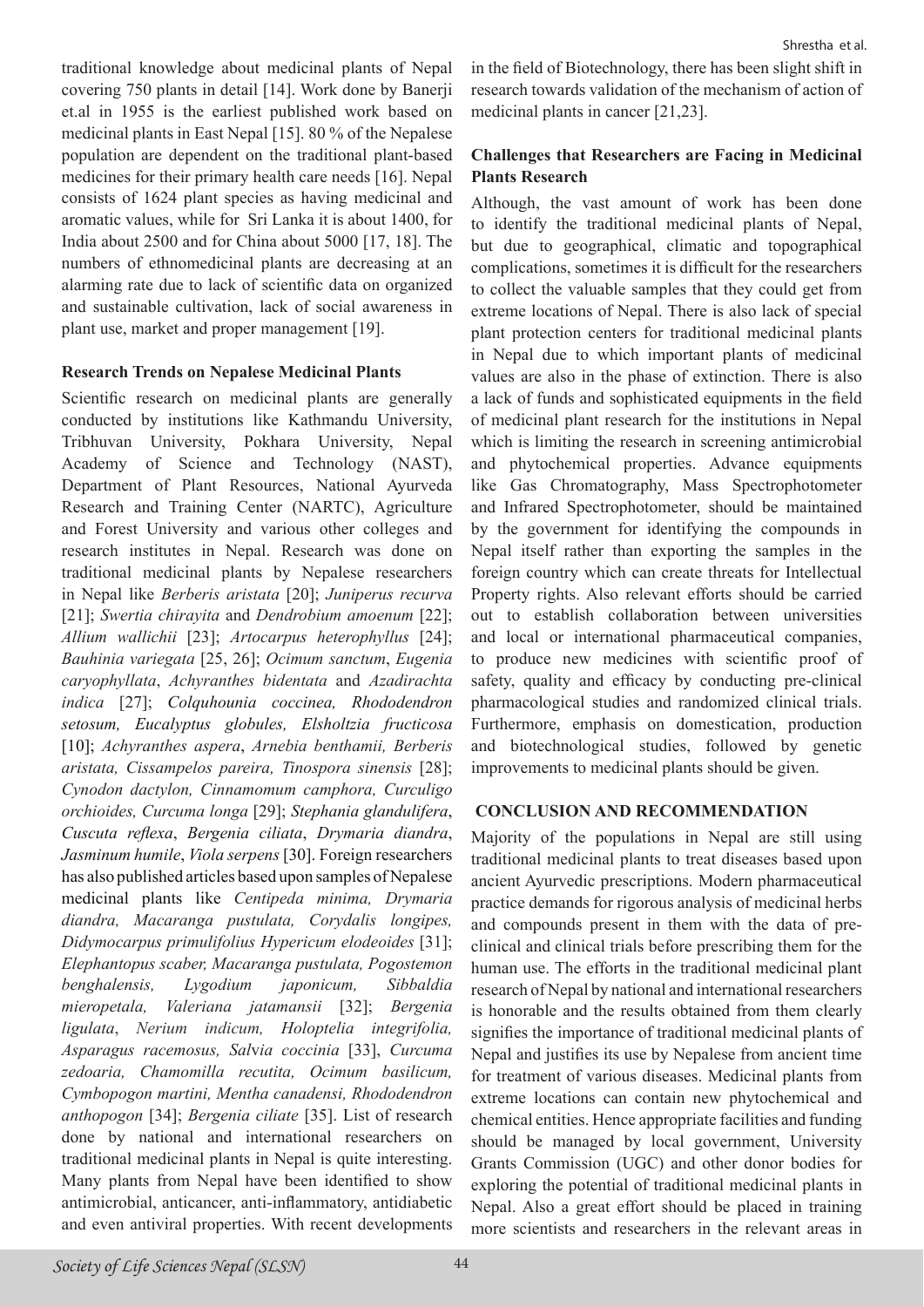Shrestha et al.

order to establish a logical and sustainable exploitation of Nepalese biodiversity.

### **REFERENCES:**

- 1. WHO. Traditional Medicine (2003). http://www.who. int/mediacentre/factsheets/2003/fs134/en/. Accessed 2 Jun 2017.
- 2. Boldi, A. M. (2004). Libraries from natural product-like scaffolds. Current opinion in chemical biology, 8(3), 281-286.
- 3. Fischbach, M. A., Walsh, C. T., & Clardy, J. (2008). The evolution of gene collectives: How natural selection drives chemical innovation. Proceedings of the National Academy of Sciences, 105(12), 4601-4608.
- 4. Koehn, F. E., & Carter, G. T. (2005). The evolving role of natural products in drug discovery. Nature reviews. Drug discovery, 4(3), 206.
- 5. Baral, S. R., & Kurmi, P. P. (2006). Compendium of medicinal plants in Nepal.
- 6. Joshi, A. R., & Edington, J. M. (1990). The use of medicinal plants by two village communities in the central development region of Nepal. Economic Botany, 44(1), 71-83.
- 7. Joshi, A. R., & Joshi, K. (2000). Indigenous knowledge and uses of medicinal plants by local communities of the Kali Gandaki Watershed Area, Nepal. Journal of Ethnopharmacology, 73(1), 175-183.
- 8. Manandhar, N. P. (2002). Plants and people of Nepal. Timber Press.
- 9. Taylor, R. S., Manandhar, N. P., & Towers, G. H. N. (1995). Screening of selected medicinal plants of Nepal for antimicrobial activities. Journal of Ethnopharmacology, 46(3), 153-159.
- 10. Chhetri, H. P., Yogol, N. S., Sherchan, J., Anupa, K. C., Mansoor, S., & Thapa, P. (2008). Phytochemical and antimicrobial evaluations of some medicinal plants of Nepal. Kathmandu university journal of science, engineering and technology, 4(1), 49-54.
- 11. Taylor, R. S. L., Edel, F., Manandhar, N. P., & Towers, G. H. N. (1996). Antimicrobial activities of southern Nepalese medicinal plants. Journal of ethnopharmacology, 50(2), 97-102.
- 12. Shrestha, P., Adhikari, S., Lamichhane, B., & Shrestha, B. G. (2015). Phytochemical Screening of the Medicinal Plants of Nepal. IOSR Journal of Environmental Science, Toxicology and Food Technology, 11-17.
- 13. Uprety, Y., Asselin, H., Boon, E. K., Yadav, S., & Shrestha, K. K. (2010). Indigenous use and bio-efficacy of medicinal plants in the Rasuwa District, Central Nepal.Journal of Ethnobiology and Ethnomedicine, 6(1), 3.
- 14. Nepal, I. U. C. N. (2004). National Register of Medicinal and Aromatic Plants (revised and updated). IUCN Nepal.
- 15. Banerji, M. L. (1955). Some edible and medicinal plants

from east Nepal. J. Bomb. Nat. Hist. Soc. 53: 153-155.

- 16. Kunwar, R. M., Nepal, B. K., Kshhetri, H. B., Rai, S. K., & Bussmann, R. W. (2006). Ethnomedicine in Himalaya: a case study from Dolpa, Humla, Jumla and Mustang districts of Nepal. Journal of Ethnobiology and Ethnomedicine, 2(1), 27.
- 17. Shrestha, K. K., Tiwari, N. N., & Ghimire, S. K. (2000). Medicinal and aromatic plants database of Nepal (MAPDON). in: in: Proceedings of Nepal-Japan Joint Symposium on Conservation and Utilization of Himalayan Medicinal Plant Resources, 53--74.
- 18. Chaudhary, R. P. (1998). Biodiversity in Nepal: Status and conservation. Know Nepal series, (17).
- 19. Kunwar, R. M. (2003). Ethnobotanical notes on flora of Khaptad National Park (KNP), far-western Nepal. Himalayan Journal of Sciences, 1(1), 25-30.
- 20. Lamichhane, B., Adhikari, S., Shrestha, P., & Shrestha, B. G. (2014). Study of phytochemical, antioxidant, antimicrobial and anticancer activity of Berberis aristata. Journal of Tropical Life Science, 4(1), 01-07.
- 21. Bhandari<sup>1</sup>, J., Naqvi, A., Niraula, P., & Thapa, P., Thapa N., Shrestha N., & Shrestha B. G. (2015) Phytochemical screening, antioxidant assay of Juniperus recurva and study of it's in vitro cytotoxicity against breast cancer cell lines. Int J Pharm Bio Sci 6(3): (B) 1134 – 1145
- 22. Shrestha, P., Bista, M., Sharma, P., Shrestha, S., Lamichhane, B., Adhikari, S., Pandey B. R. & Shrestha, B. G. (2015). Phytochemical screening, antimicrobial activity and cytotoxicity of Nepalese medicinal plants Swertia chirayita and Dendrobium amoenum. Nepal Journal of Biotechnology, 3(1), 48-57.
- 23. Bhandari, J., Muhammad, B., Thapa, P., & Shrestha, B. G. (2017). Study of phytochemical, anti-microbial, anti-oxidant, and anti-cancer properties of Allium wallichii. BMC complementary and alternative medicine, 17(1), 102.
- 24. Thapa, N., Thapa, P., Bhandari, J., Niraula, P., Shrestha, N., & Shrestha, B. G. (2016). Study of Phytochemical, Antioxidant and Antimicrobial Activity of Artocarpus heterophyllus. Nepal Journal of Biotechnology, 4(1), 47- 53.
- 25. Bhandari, J., & Shrestha, B. G. (2017). Study of Phytochemical, Anti-Microbial, Anti-Oxidant, Phytotoxic, and Immunomodulatory Properties of Bauhinia variegata. Journal of Tropical Life Science, 7(1), 83-90.
- 26. Pokhrel, N. R., Adhikari, R. P., & Baral, M. P. (2002). Invitro evaluation of the antimicrobial activity of Bauhinia variegata, locally known as koiralo. World Journal of Microbiology and Biotechnology, 18(1), 69-71.
- 27. Joshi, B., Sah, G. P., Basnet, B. B., Bhatt, M. R., Sharma, D., Subedi, K., Pandey J., & Malla, R. (2011). Phytochemical extraction and antimicrobial properties of different medicinal plants: Ocimum sanctum (Tulsi),